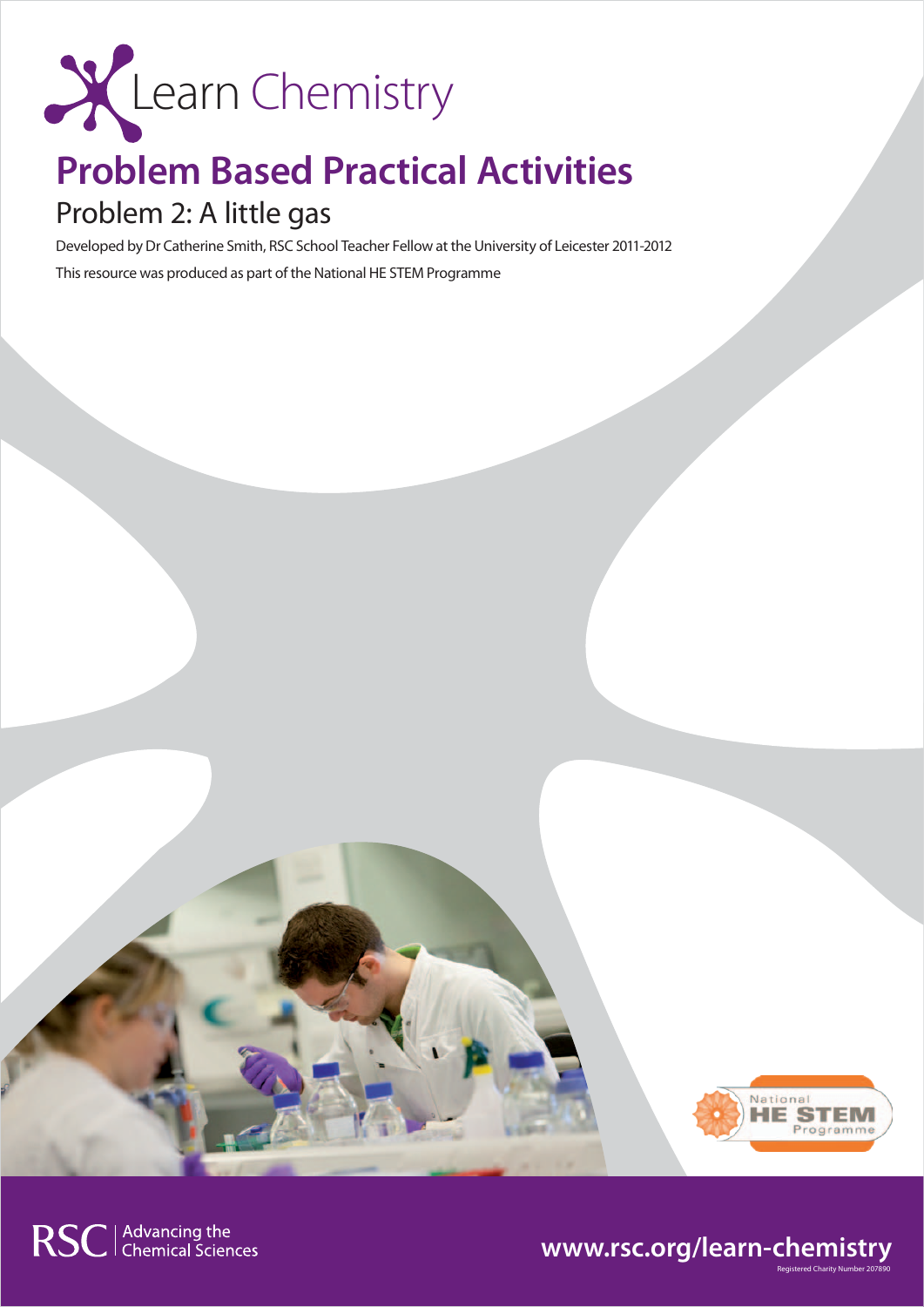# **Problem 2: A little gas**

#### **Curriculum links;**

*ideal gases, Maxwell-Boltzmann distribution, y = mx + c*

#### **Practical skills;**

*using computer simulations, graph plotting and interpretation*

The students are contacted to write a review on the use of computer simulations in sixth form chemistry for the student chemistry magazine "The Mole". They are directed to a simulation on gas properties produced by PhET (University of Colorado at Boulder) and asked to use the simulation to determine the identity of the "light" and "heavy" gas used in the simulation.

RSC | Advancing the<br>
RSC | Chemical Sciences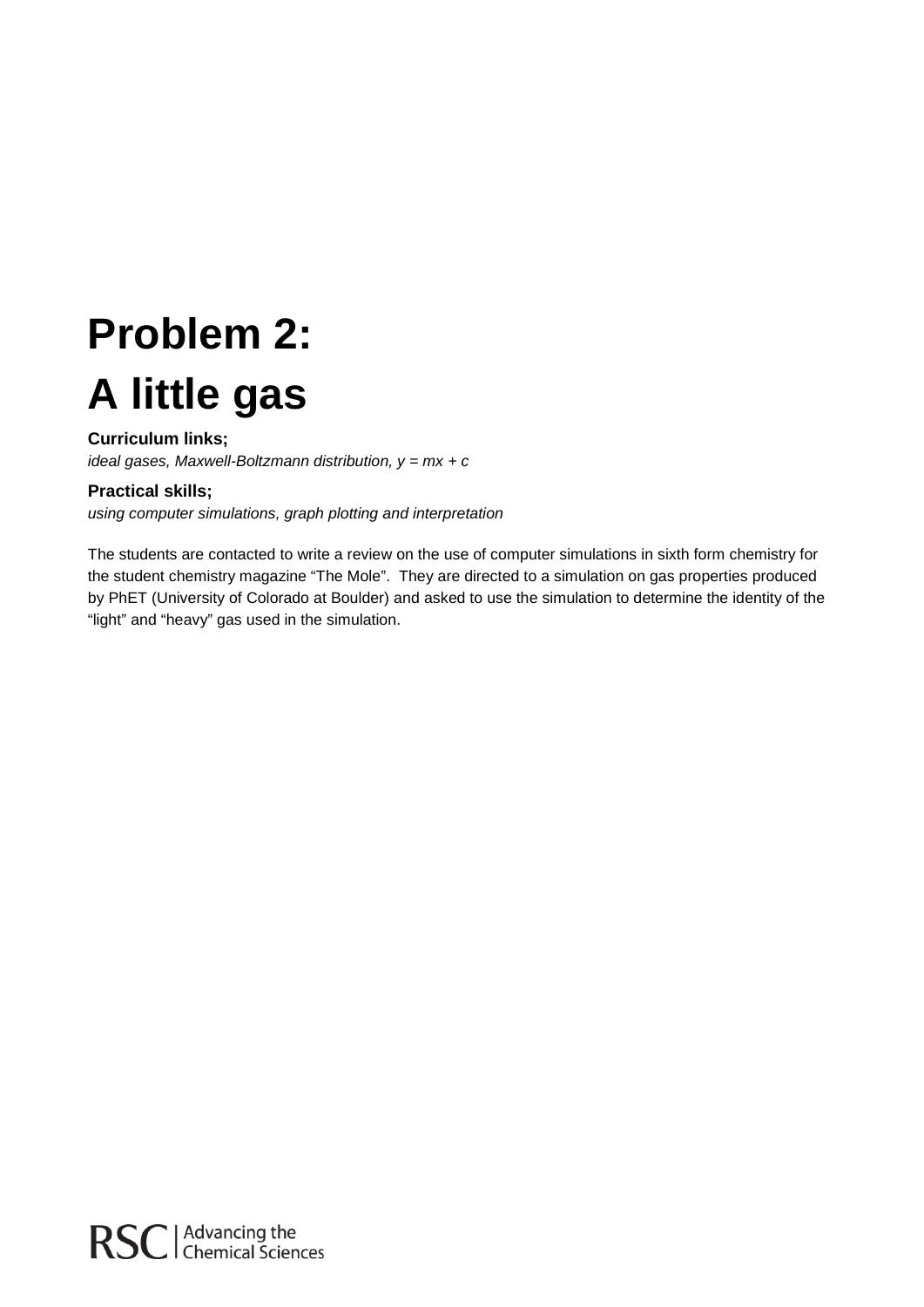#### **Problem 2: A little gas**

#### *Pre-Lab questions*

(Remember to give full references for any information beyond A-level that you find out)

- **1.** The Maxwell-Boltzmann distribution is used to describe the energies of particles in a gas at a certain point in time. It applies only to ideal gases. Describe the key assumptions that distinguish an ideal gas from a real gas.
- **2.** The diagram opposite represents a Maxwell-Boltzmann distribution curve for the particles in a sample of gas at a certain temperature, T;





- a) Indicate on the curve above an approximate value for;
	- i. the most probable energy of a gas particle
	- ii. the average energy of a gas particle in this system
- b) The Kinetic Theory of Gases describes equations for calculating particle speeds based on their energies. Since there is a distribution of particle speeds in the system, scientists use different measures for the particle speed. Two such measures are the **average speed** of a gas particle and the **most probable speed** of a gas particle.

The **average speed** of a gas particle in a system is given by the equation;

Average speed, 
$$
v = \sqrt{\frac{8RT}{\pi M}}
$$

- i. Define all the symbols in this equation including UNITS
- ii. A similar equation allows the **most probable speed** of a gas particle to be calculated. Define this equation.
- **3.** In chemistry, many functions can be represented by a straight line graph of the type *y = mx + c* where; '*x*' and '*y*' are the coordinates of the points that satisfy the function

'*m*' is the gradient of the straight line graph, and

'*c*' is the 'y intercept' of the straight line graph

In the equation for the **average speed** of a gas particle given in question 2 b), if you plotted a graph of  $\sqrt{T}$  (x-axis) against the average speed, υ (y-axis), what value would the gradient of your graph be equal to?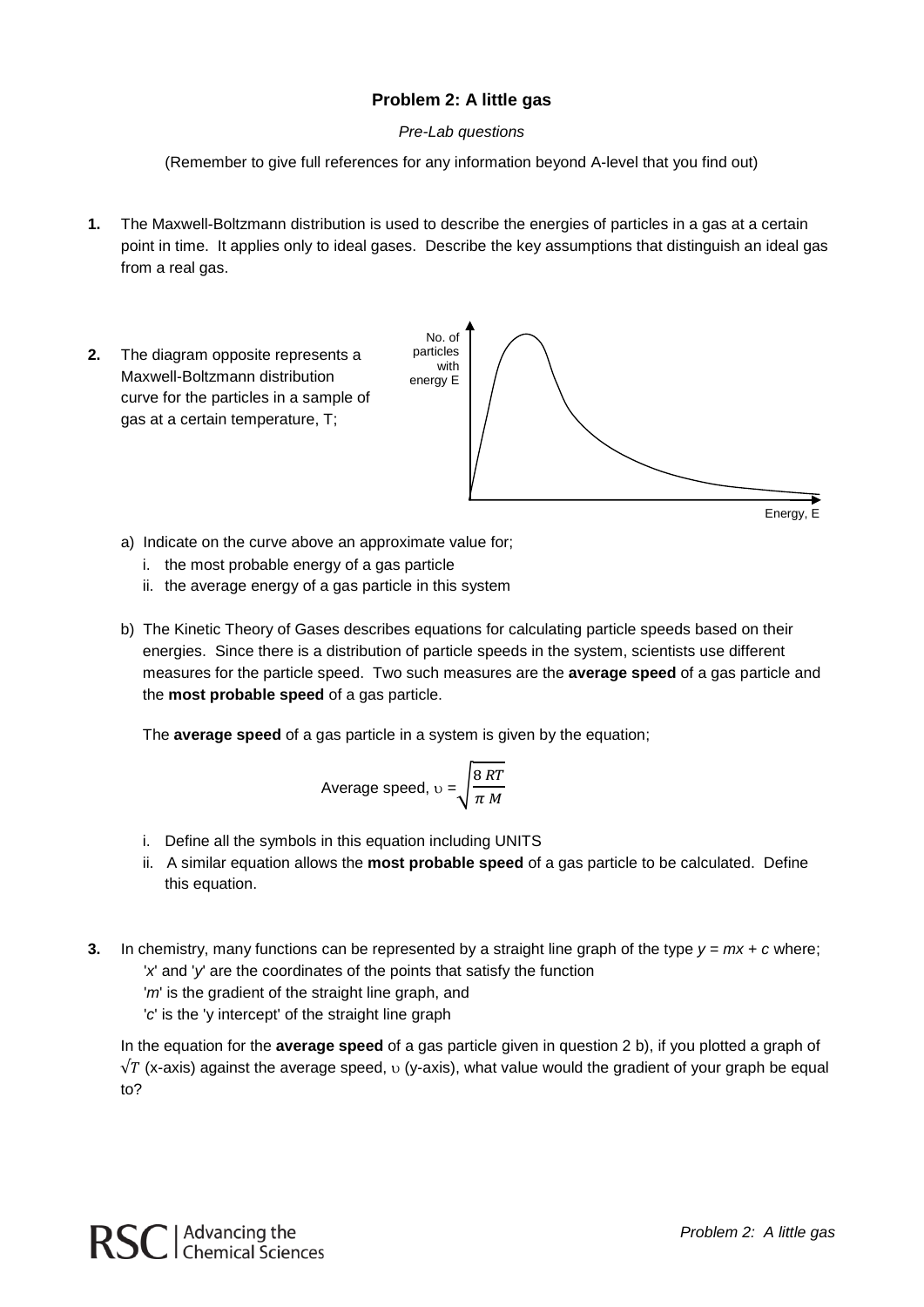#### **Problem 2: A little gas**

*Introduction*



**RSC Publishing, Thomas Graham House, Cambridge**

Dear sixth form student,

A large amount of experimental chemistry is performed using computer simulations. As part of an article on this topic for the Royal Society of Chemistry student magazine "*The Mole,*" I would like you to review an excellent simulation package on Gas Properties produced by PhET from the University of Colorado at Boulder. A quick internet search of <PhET simulation properties of gases> will take you to the simulation which can either be downloaded or run online.

When you first open the simulation I suggest you have a play and investigate the interactivity available. You will notice that you can either add a *light gas* or a *heavy gas* to the chamber. For the review, I would specifically like you to use the simulation to determine the identity of the light gas and the heavy gas by calculating their molecular masses. By doing this and showing your method and working, I hope that the review will give students a starting point for how the simulation can be used. This will help to draw the reader in. A few ideas following on from this for alternative investigations the reader can carry out will add depth to the article and turn it into an excellent review for either students or teachers.

For publication, the review will need to be no longer than 500 words in length and follow the Guidelines for Publication as detailed below;

- **Text** All text is in the Calibri font, left aligned, black. Line spacing is 'exactly' 14 point. The magazine body text is in two columns but tips/did you know/interesting facts can be added in an out-side sidebar on each page
- **Headings** All **Headings** are in the bold Calibri font, black *MAIN CHAPTER HEADINGS* are in capitals, bold, 13 point italic **Sub headings** are 11 point, lower case, bold *Image captions* are 9 point, lower case, bold, italic

• **Paragraphs** Paragraphs are 11 point, regular Headings and paragraphs are followed by an extra six points

I look forward to receiving your reviews,

Many thanks,

aysha Bhelti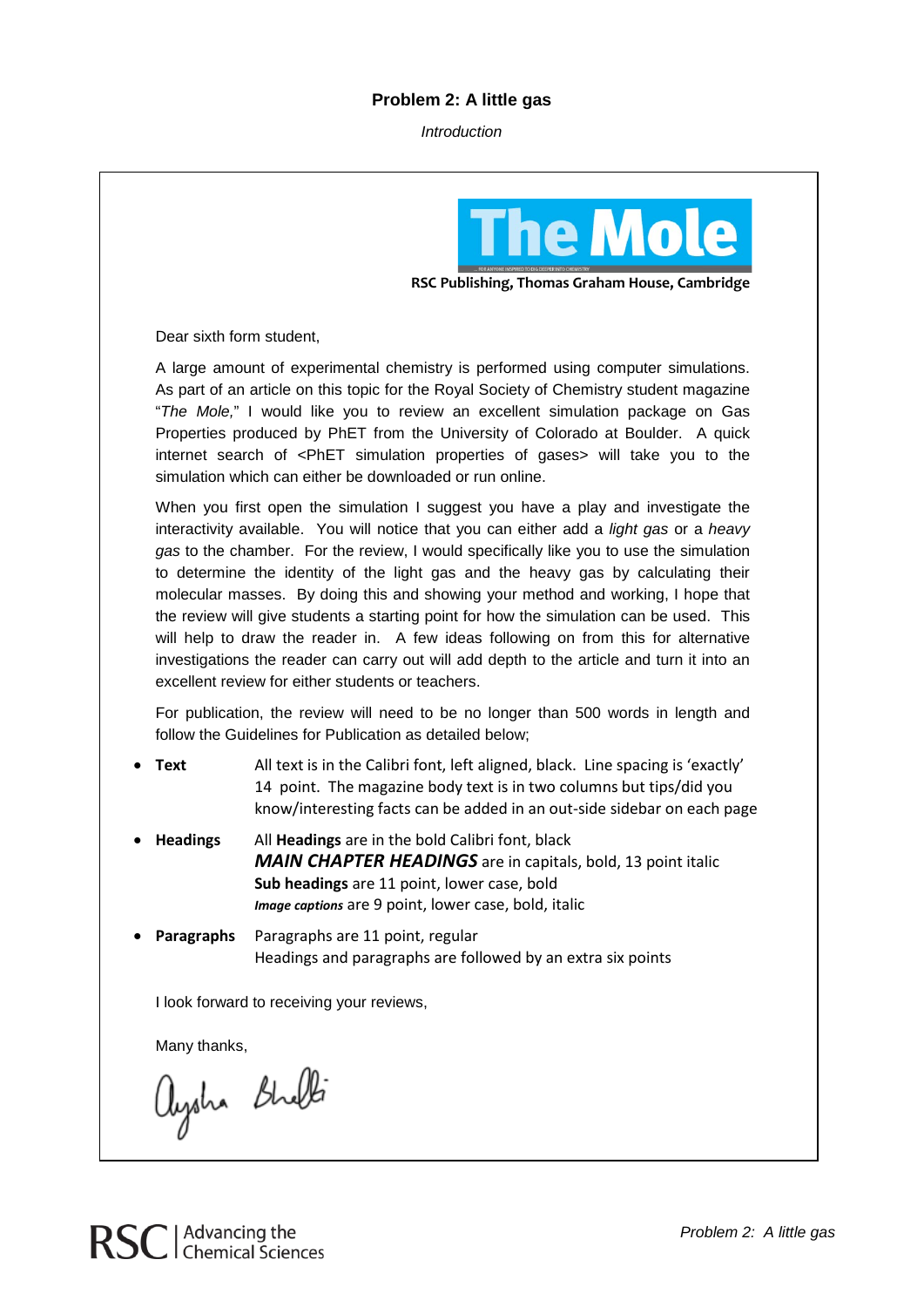#### **Teacher and Technician Pack**

#### *Pre-Lab answers*

- **1.** In an ideal gas, the following assumptions must be true;
	- The volume occupied by the particles is neglible relative to the volume of the container
	- The forces between the gas particles are neglible

In addition, in an ideal gas it is assumed that;

- The particles behave as rigid spheres
- Gases are made up of particles which are in constant random motion in straight lines
- All collisions (particle-particle and particle-container) are perfectly elastic (there is no loss of kinetic energy during the collision)
- The pressure of the system is a result of collisions between the particles and the walls of the container
- The temperature of the gas is proportional to the average kinetic energy of the particles



**3.**

$$
U = \sqrt{\frac{8 R}{\pi M}} \times \sqrt{T}
$$

∴ A plot of  $\upsilon$  (y-axis) against  $\sqrt{T}$  (x-axis) would give a straight line with gradient  $\sqrt{\frac{8R}{\pi M}}$ . Using this gradient a value for the molar mass of the gas, *M* can be calculated.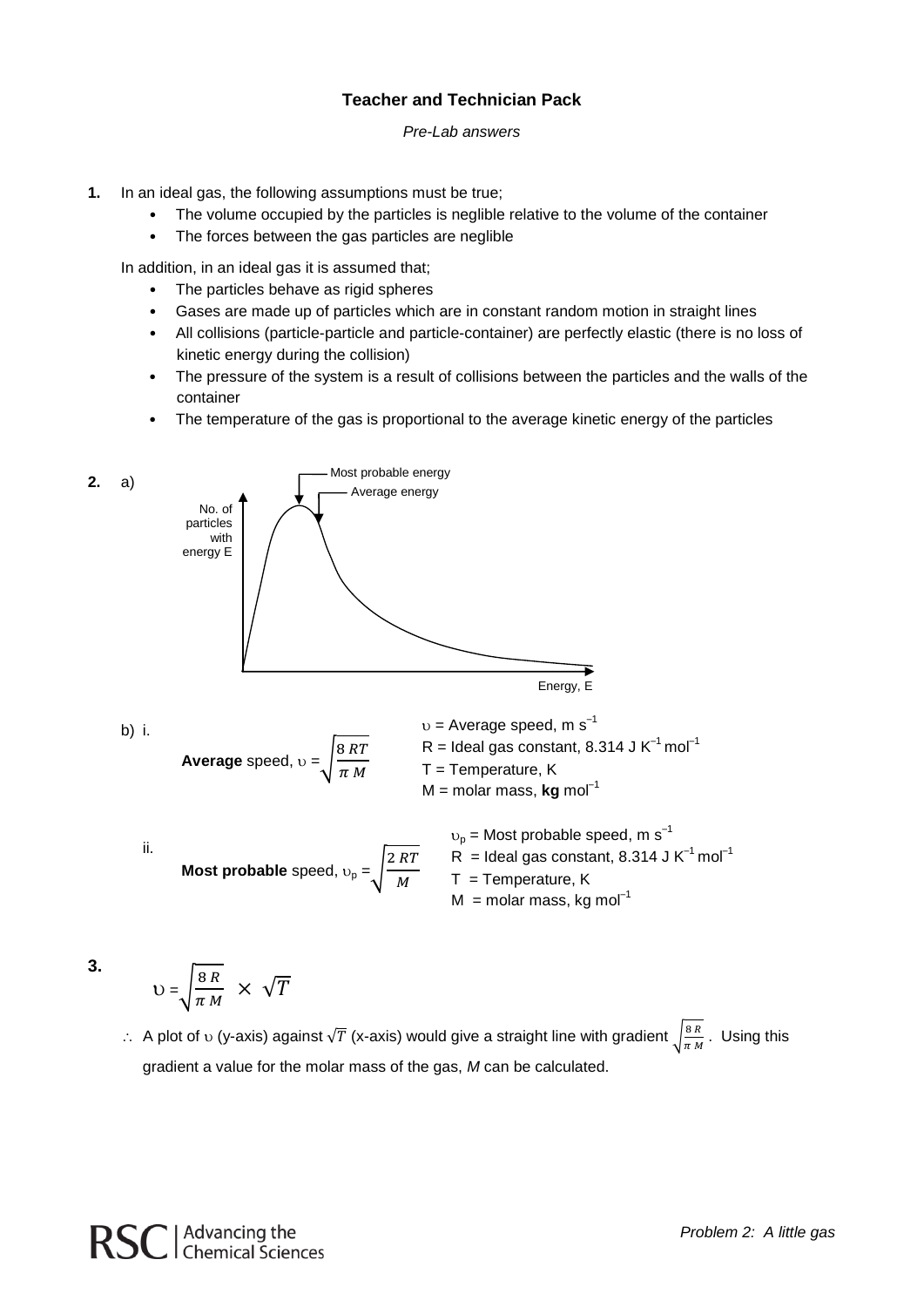#### **Teacher and Technician Pack**

*Proposed method*



The students may choose to investigate the speed of the gas particles when there is more than one particle in the system. If this is the case, a distribution of gas speeds is given and the gas behaviour is not ideal. The students will need to decide how best to record the distribution and interpret it.